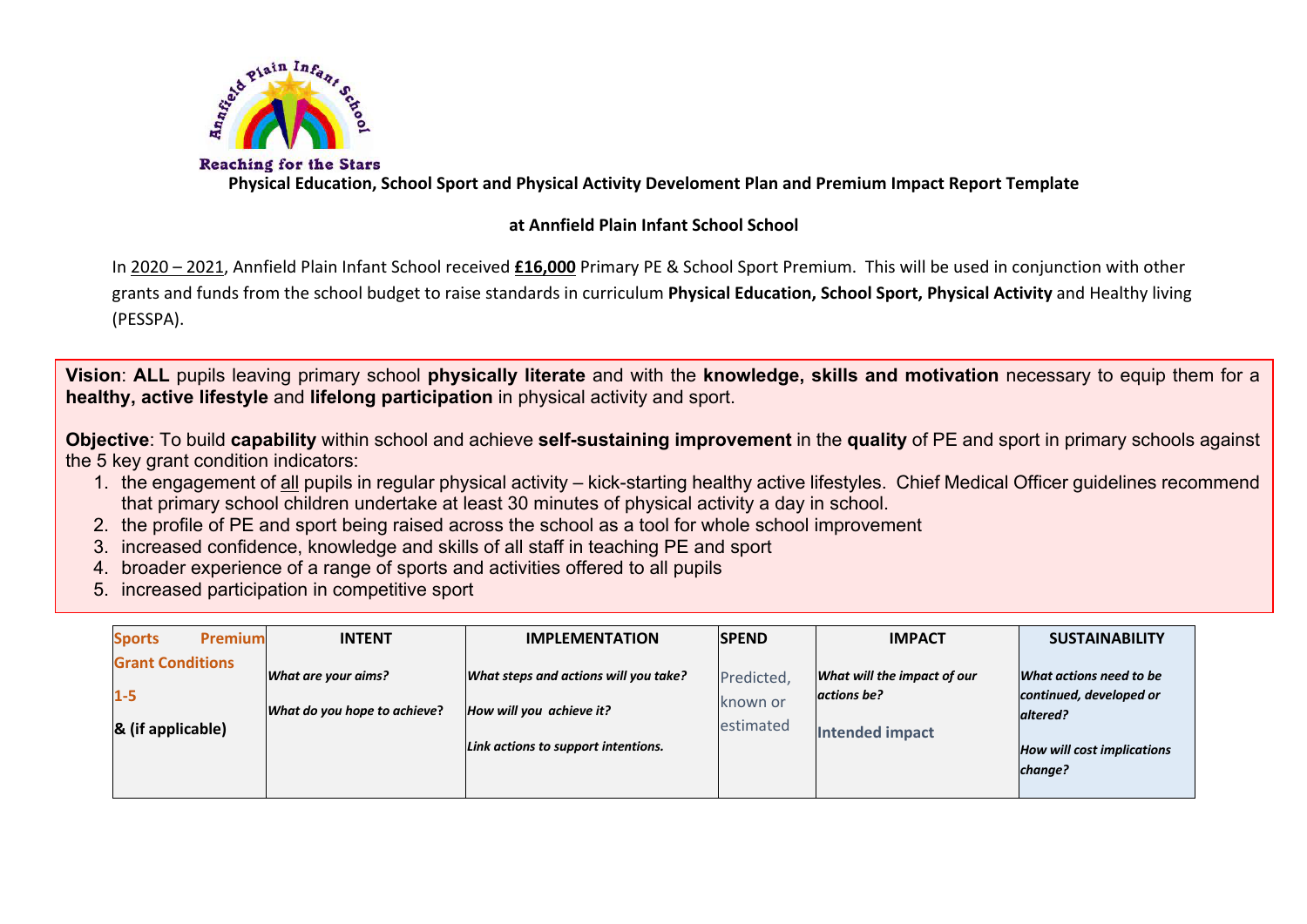

#### .<br>r *What considerations will you make for the next academic year or developmental cycle?* The engagement of all pupils in regular physical activity – kickstarting healthy active lifestyles. Chief Medical Officer guidelines recommend that primary school children undertake at least 30 minutes of physical activity a day in school. • Purchase of additional PE resources to support PE sessions e.g. Balls/Racquets. • All sports and activities taught in PE sessions to be fully resourced. All individuals have access to sufficient resources to be able to engage fully in lessons Healthy Lifestyle club to engage pupils who are less active. Link to PSHE, Science and PE curriculum. Gardening • Audit of equipment and £1000 review of curriculum. • Work in conjunction with the lunch staff. • Grow fruits and vegetables in school with the children and prepare them into meals alongside the lunch staff. • Tend to garden throughout the year. • Purchase gardening £500 Lessons will be accurately resources to reflect the curriculum. Update and purchase new equipment needed to deliver activities on the yard. Audit PE equipment.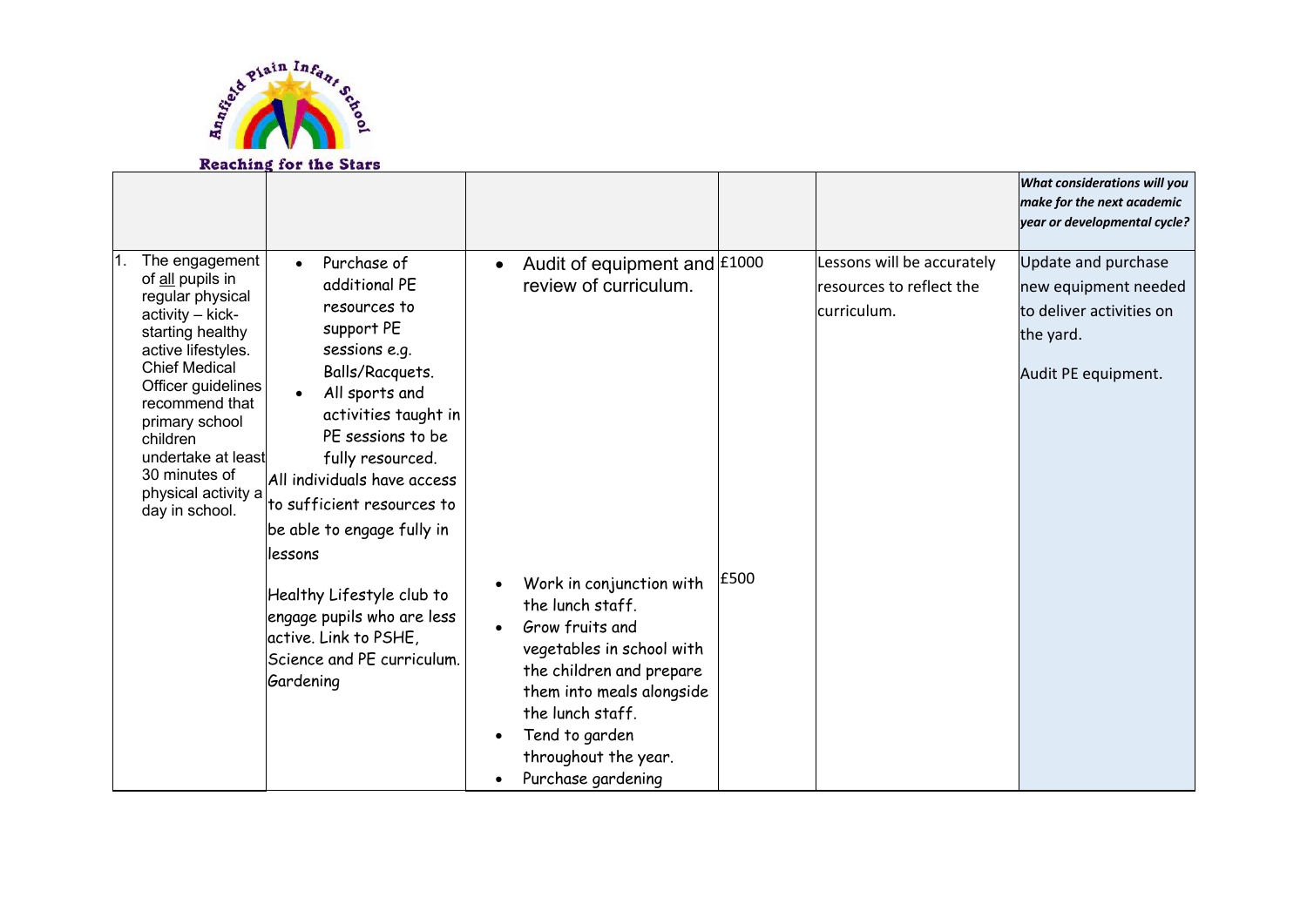

# **Reaching for the Stars**

|    |                                                                                             |                                                 | equipment and physical<br>resources.                                                                            |      |                                                        |                                      |
|----|---------------------------------------------------------------------------------------------|-------------------------------------------------|-----------------------------------------------------------------------------------------------------------------|------|--------------------------------------------------------|--------------------------------------|
| 2. | and sport being<br>raised across the<br>school as a tool<br>for whole school<br>improvement | The profile of PE $ $ Whole school sports week. | Whole school sports week. Classes <b>E1000</b><br>to take part in a range of sports and<br>physical activities. |      | <b>July 2021</b>                                       | Maintenance/ keeping<br>up of stock. |
|    |                                                                                             | Purchase of teacher PE Kit                      | To be worn for outdoor PE and for<br>school sports events.                                                      | £500 | To raise the profile of PE and<br>sport across school. |                                      |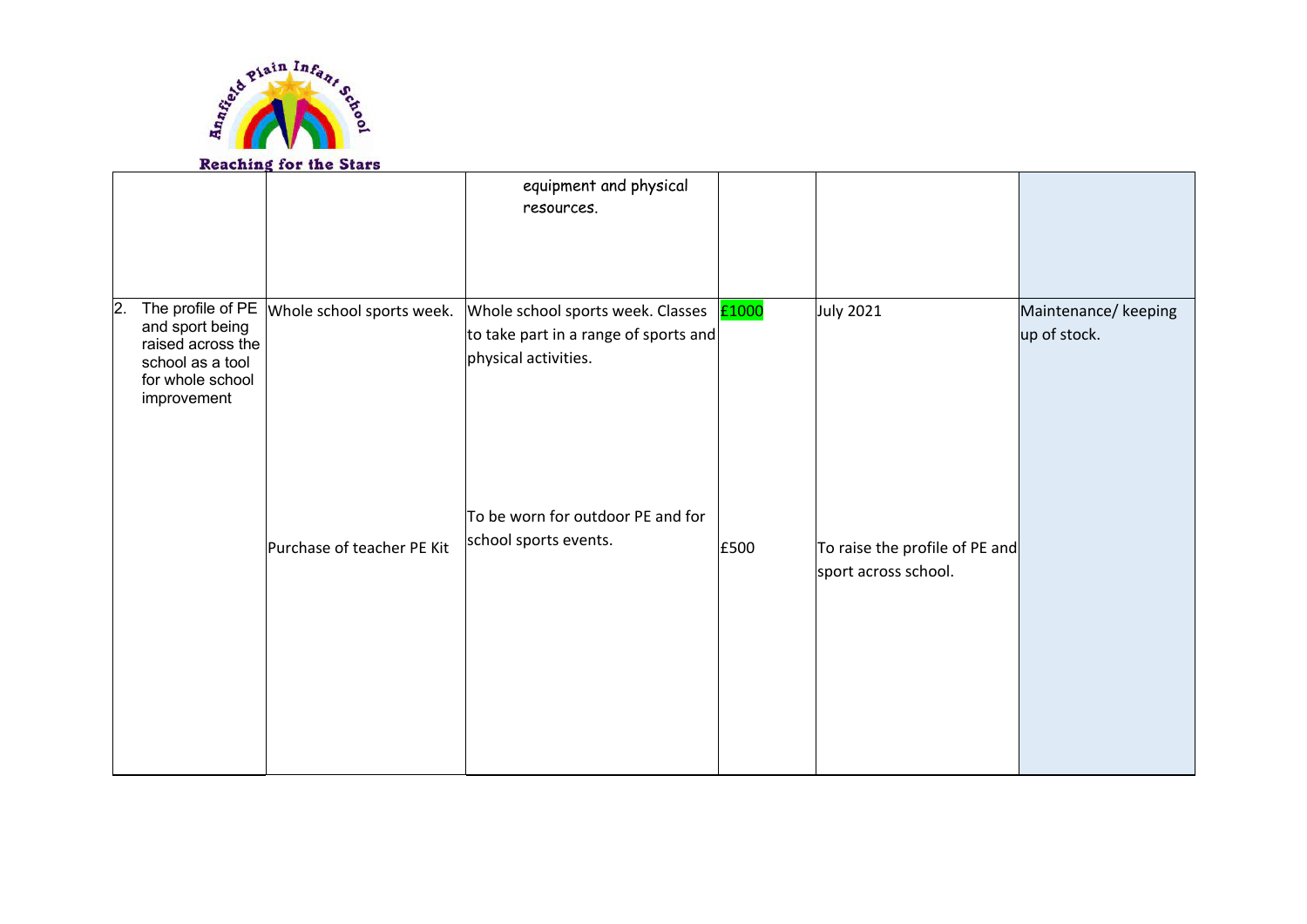

## **Reaching for the Stars**

| ΙЗ.             | increased<br>confidence,<br>knowledge and<br>skills of all staff in<br>teaching PE and<br>sport | Staff CPD and follow up<br>support.                              |                                                                                             | Children will benefit from<br>upskilled staff delivering<br>sessions and the purchase of<br>better equipment.                              |  |
|-----------------|-------------------------------------------------------------------------------------------------|------------------------------------------------------------------|---------------------------------------------------------------------------------------------|--------------------------------------------------------------------------------------------------------------------------------------------|--|
| $\vert 4 \vert$ | broader<br>experience of a<br>range of sports<br>and activities<br>offered to all<br>pupils     | Purchase equipment to<br>enhance PE lessons and<br>school clubs. | Ball, cones, bibs, hurdles, SAQ<br>equiplment, Sound system for<br>games and dance lessons. | Resources and equipment<br>lutilised in PE and after<br>school clubs. Equipment<br>bags used to increase<br>activity levels during breaks. |  |